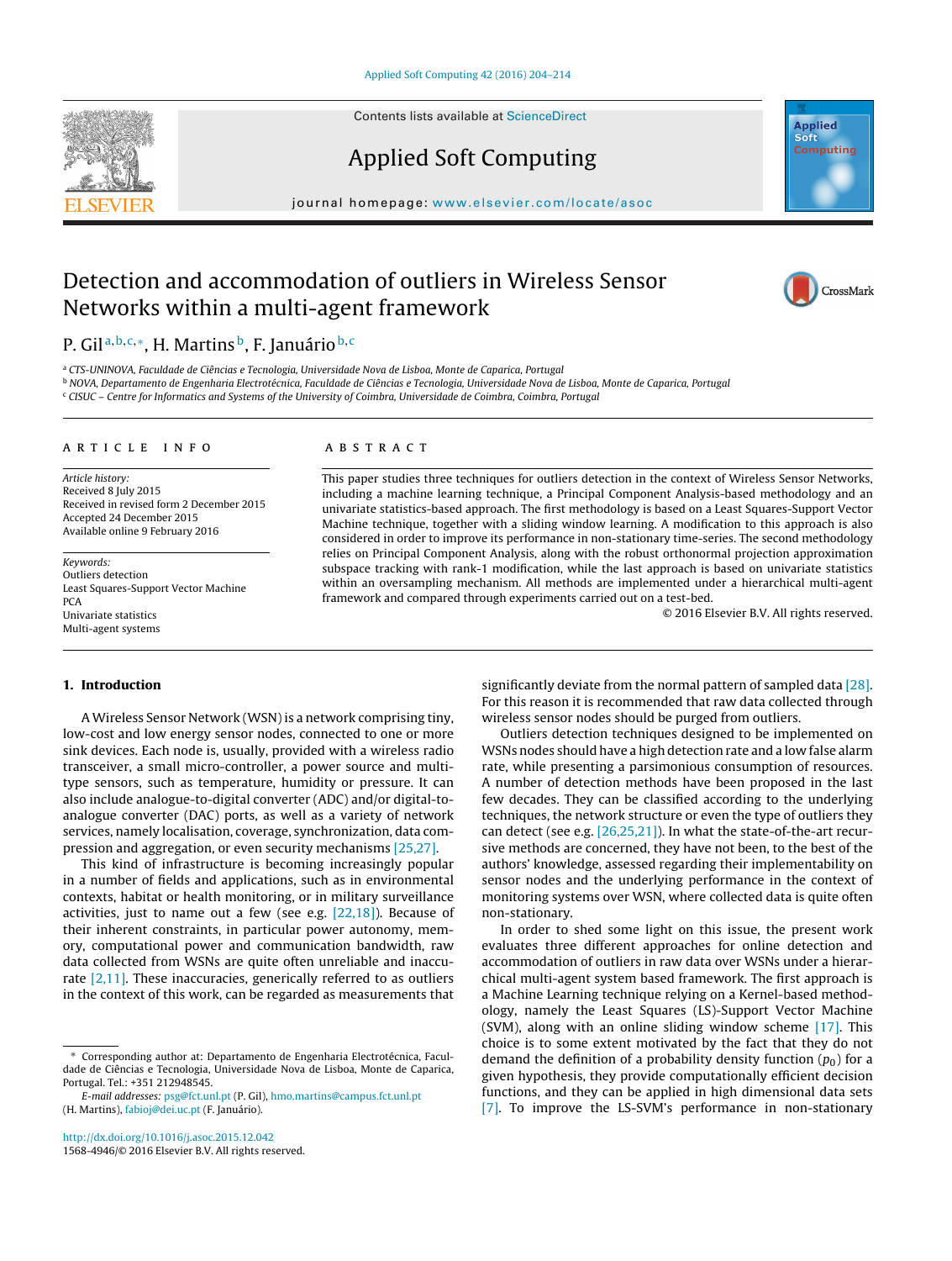conditions, the present work considers a modification to the standard method, characterised by redefining the Gaussian kernel. The second methodology relies on Principal Component Analysis (PCA), which usually has a high computational complexity due to the expensive eigendecomposition (ED). To reduce the underlying complexity, this work follows an approach based on a recursive subspace tracking scheme, namely the orthonormal projection approximation subspace tracking (PAST) (OPAST) algorithm  $[4]$ , as the major subspace is only recursively tracked by using a rank-1 modification. This method is referred to as robust OPAST with rank-1 modification (OPASTr). The last methodology is based on Univariate Statistical Analysis, commonly used in Shewhart control charts. In order to improve its consistency, this technique is implemented under an oversampling framework.

The remainder of this paper is organized as follows. Section 2 presents an introduction to the LS-SVM approach, describes the training algorithm used for online implementation, and presents the proposed modification so as to improve the detection performance in transient time-series. Section [3](#page--1-0) provides a brief description with regard to the second technique based on PCA, while Section [4](#page--1-0) presents the methodology based on Univariate StatisticalAnalysis. Section [5](#page--1-0) gives a brief overview on the multi-agent framework deployed on the sensor nodes, while Section [6](#page--1-0) presents some results and Section [7](#page--1-0) concludes this work.

#### **2. Machine learning approach**

This section provides a brief introduction to the machine learning technique and describes the proposed modification to improve its performance in transient time-series. The reader is referred to [\[7\]](#page--1-0) and references therein for a comprehensive description of the standard approach.

#### 2.1. LS-SVND algorithm

The Support Vector Novelty Detection (SVND) method deals with the problem of given a set of vectors  $X = \{x_1, \ldots, x_m\} \in \mathcal{X}^m$ , such that the sequence  $x_i$ ,  $i = 1, ..., m \sim p_0$  (with  $p_0$  unknown) and two hypotheses  $H_0$  and  $H_1$ , categorising a new reading  $x \in \mathcal{X}$ , with identical probability density function  $p_0$ , under the underlying two hypotheses. This problem is addressed by defining a decision function  $f(x) \in S \subset \mathcal{X}$  and a real number b, such that  $f(x) - b > 0$  if  $x \in S$ (x is "normal"), and  $f(x) - b < 0$  if x is an outlier. The decision function is designed taking into account the following two constraints:

- Most of the training vectors are assumed to be normal  $(X \in S)$ , except for a small subset of outliers;
- The bound that surrounds the uncorrupted data should be as small as possible, that is  $S \subset \mathcal{X}$  should have minimum volume.

Based on these constraints, the space of possible functions  $f(x)$  is reduced to a Reproducing Kernel Hilbert Space (RKHS) (see e.g. [\[12,23\]\),](#page--1-0) with kernel function  $k(\cdot, \cdot)$ . This RKHS can be selected by first considering a positive definite kernel function  $k(\cdot, \cdot)$ :  $X \times X \rightarrow \mathbb{R}$ . A common choice for the kernel function is the Gaussian Radial Basis Function (RBF) [\[13\],](#page--1-0) given as:

$$
k(x_1, x_2) = \exp\left[-\frac{1}{2\sigma^2}||x_1 - x_2||^2\right]
$$
 (1)

where  $\|\cdot\|$  represents the canonical norm.

It should be mentioned that a positive definite kernel  $k(\cdot, \cdot)$ induces a RKHS, that is a linear space of functions  $\mathcal F$  represented by a dot product and denoted as  $\langle\,\cdot\,,\,\cdot\,\rangle_{\mathcal{F}}$ , with the corresponding norm denoted as  $\|\cdot\|_{\mathcal{F}}$ . In addition,  $\mathcal F$  is complete in this norm, and for any  $f(\cdot) \in \mathcal{F}$  the reproducing property holds, namely  $\langle k(x, \cdot), f(\cdot) \rangle_{\mathcal{F}} = f(\cdot).$ 

For a positive definite kernel and the corresponding RKHS  $\mathcal{F}$ , the SVND method provides the function  $f(x)$  as the solution to the following convex optimisation problem, with  $0 < v < 1$  [\[7\]:](#page--1-0)

$$
\max_{f(\cdot) \in \mathcal{F}, e_i, b} \quad -\frac{1}{2} \|f(\cdot)\|^2 - \frac{1}{\nu m} \sum_{i=1}^m e_i^2 + b
$$
\n
$$
\text{subject to} \quad f(x_i) - b = -e_i, \quad e_i \ge 0
$$
\n
$$
(2)
$$

In  $(2)$  the slack variables  $e_i$ , along with the constraints, guarantee that the underlying decision function  $f_x(\cdot)$  fits the training data, which implies that almost all the training data are located inside the region  $S$ . The samples  $x_i$  lying outside this region are assumed to be outliers. Further, the number of outliers is kept low by minimizing the term  $\sum_{i=1}^{m} e_i^2$ , while the term  $||f(.)||^2$  ensures that the second constraint holds, which results in a minimum volume for S.

The dual minimisation problem associated with  $(2)$  is obtained by appealing to a set of Lagrange multipliers  $\alpha = {\alpha_1, \ldots, \alpha_m}$ , with the Lagrangian given as:

$$
L = \frac{1}{2} ||f(.)||^{2} + \frac{1}{\nu m} \sum_{i=1}^{m} e_{i}^{2} - b - \sum_{i=1}^{m} \alpha_{i} [f(x_{i}) - b + e_{i}]
$$
 (3)

By computing the Lagrangian's partial derivatives with respect to  $f(x)$ , b,  $e_i$  and  $\alpha_i$ , and setting them equal to zero, it follows that,

$$
\frac{\partial L}{\partial f(.)} = 0 \Rightarrow f(.) = \sum_{i=1}^{m} \alpha_i k(x_i, .)
$$
\n(4)

$$
\frac{\partial L}{\partial b} = 0 \Rightarrow \sum_{i=1}^{m} \alpha_i = 1 \tag{5}
$$

$$
\frac{\partial L}{\partial e_i} = 0 \Rightarrow e_i = \frac{\nu m}{2} \alpha_i \tag{6}
$$

$$
\frac{\partial L}{\partial \alpha_i} = 0 \Rightarrow f(x_i) - b + e_i = 0 \tag{7}
$$

The above four equations can be rewritten as:

$$
\begin{cases} \sum_{j=1}^{m} \alpha_j k(x_j, x_i) - b + \frac{vm}{2} \alpha_i = 0\\ \sum_{j=1}^{m} \alpha_j = 1 \end{cases}
$$
 (8)

In a compact form  $(8)$  can be described by the following matrix equation:

$$
\begin{bmatrix} 0 & I \\ -I^T & H \end{bmatrix} \begin{bmatrix} b \\ \alpha \end{bmatrix} = \begin{bmatrix} 0 \\ 1 \end{bmatrix}
$$
 (9)

where I and  $\alpha$  are vectors with length m, while H is a square matrix of size  $m \times m$ , as follows:

$$
I = [1 \cdots 1] \tag{10}
$$

$$
\alpha = [\alpha_1 \cdots \alpha_m]^T
$$
 (11)

$$
H = \begin{bmatrix} k(x_1, x_1) + \frac{vm}{2} & \cdots & k(x_1, x_m) \\ \vdots & & \ddots & \vdots \\ k(x_m, x_1) & \cdots & k(x_m, x_m) + \frac{vm}{2} \end{bmatrix}
$$
 (12)